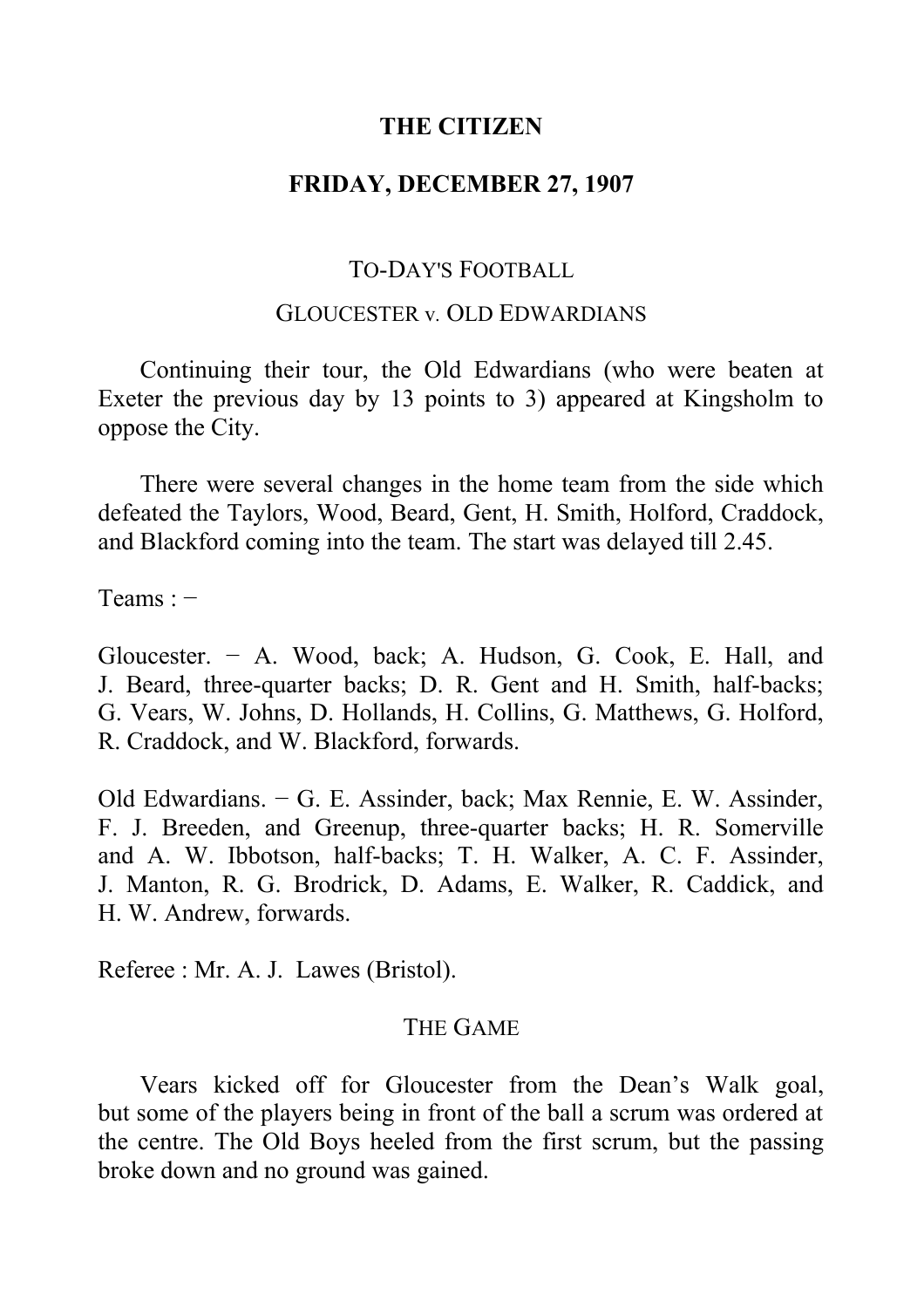A penalty against the City was well returned by Wood, who found touch nicely at half-way. Taking advantage of a wild pass by an opponent Hollands ran down, and fielding cleverly passed to Johns, who was collared. The ball, however, getting loose, the City had a fine chance, but the forwards over-ran the ball.

The Gloucester forwards tried to open out from a line-out, but fumbling took place, and the Edwardians dribbled past the centre, where Wood saved. The visitors rushing well reached the home line, but Hall effected a nice clearance. The City made further headway from a throw out, Holford, Johns, and Vears shining in some passing. The movement was continued, the ball going to touch in the Old Boys' 25.

Gloucester were shaping poorly all round, and the visitors quickly changed the venue. Loose play took the Old Boys well inside the City 25, where E. Assinder dropped for goal, the ball striking one of the uprights and rebounding into the field of play − a lucky escape for Gloucester.

The game still went in favour of the Edwardians and from a pass by E. Assinder, Greenup had a clear opening, but he missed the ball altogether, and Hudson kicked out of danger. Gloucester came away with a bout of passing from their 25, but Beard failed to take from Cook.

Next G. Assinder made a remarkable save under difficulties, and the Old Boys' forwards shining in a good rush, the Gloucester end was visited. Wood, with good kicks, sent the game to the Edwardians' half, where from a line-out Vears secured and passing to H. Smith, the latter scored a good try. Wood failed with the place kick.

On the resumption H. Smith and Hudson were prominent with a smart effort down touch, but the former missed the re-pass when there was a possible chance. Gent opening out, the ball came right across the third line to Beard, but the latter fumbled. Ensuing play was scrappy, and the keenness of the Old Boys prevented the City gaining many openings.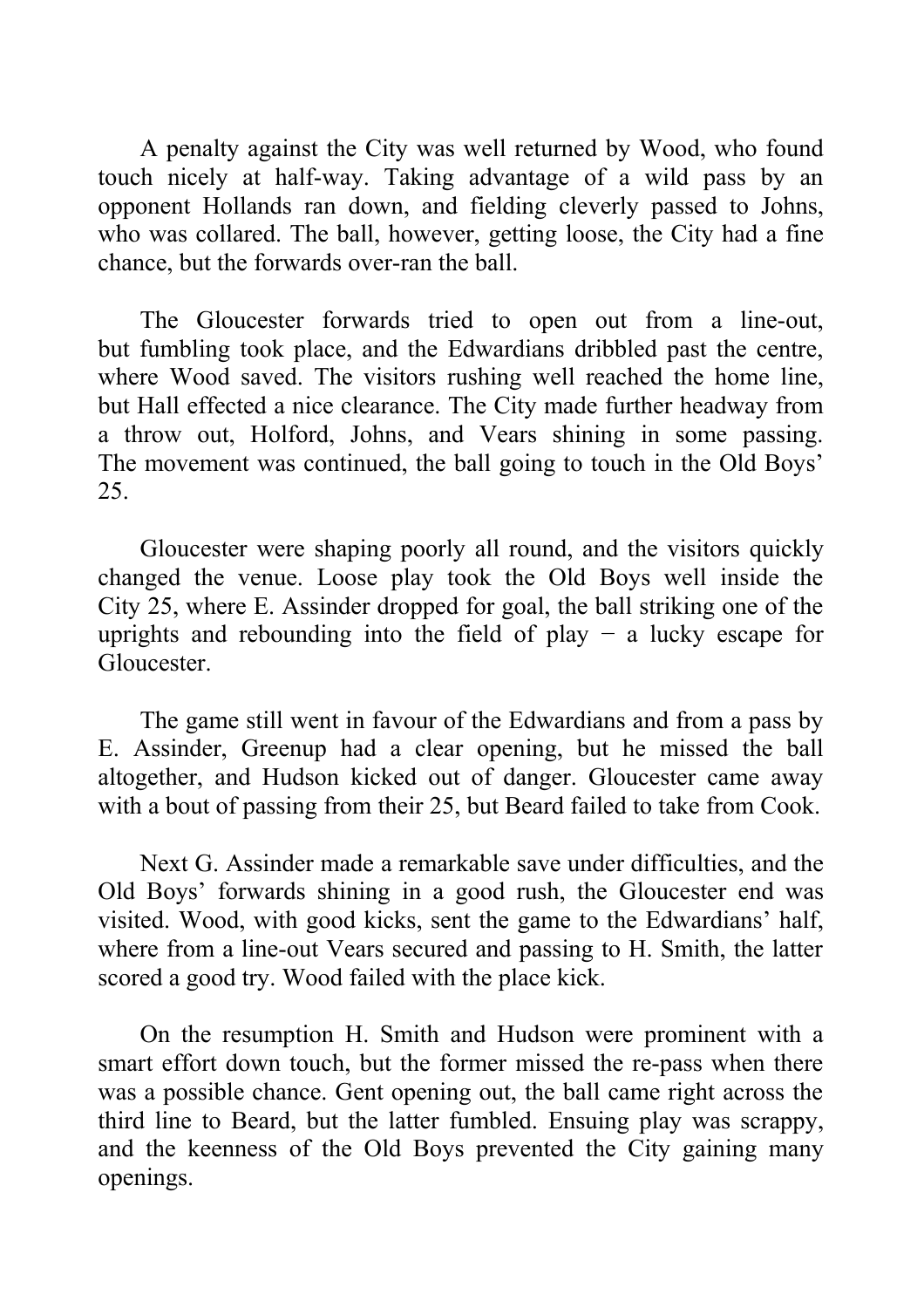Weakness at half by Gloucester allowed the visitors to get away, but Wood was at home and sent them back. The Old Boys, however, were not to be denied, and following clever work by E. Assinder, Greenup scored smartly on the left wing. The kick at goal was a failure.

Wood dropped out, and after a spell of even play the Gloucester forwards wheeled in fine style. Using their feet well, the ball was taken past the opposition, and Cook coming up took the ball over the line and scored. Wood's shot for goal was unsuccessful.

The visitors played up strongly on the re-start, and twice the Gloucester line narrowly escaped. Greenup had another chance from a pass by E. Assinder, but he curled up before Hudson and tamely allowed himself to be collared. With a loose rush Gloucester came away, and G. Assinder was beaten, but recovered in wonderful style. Soon afterwards the interval was called.

> HALF-TIME SCORE : Gloucester …………..… 2 tries Edwardians …………...… 1 try

The Old Boys re-started, and the first item of interest was a run and kick down the field by Cook. Several Gloucester men followed up keenly, and G. Assinder only saved near the line. The Edwardians worked out, one of their forwards executing a strong burst, but he lost the ball. A City player picked up and sent to Hall, who fed Hudson. Running down touch the International cross-kicked and afterwards put his men on side, but Hubert Smith was just robbed of a try.

Wood forced a minor on the drop-out, but immediately after the Gloucester forwards broke away with an irresistible rush which ended in Matthews scoring near the posts. This time Wood converted, making the score 11-3.

There was a period of centre play on the resumption, but Hubert Smith eventually got off with a dribble. Craddock subsequently gathered but gave a bad pass.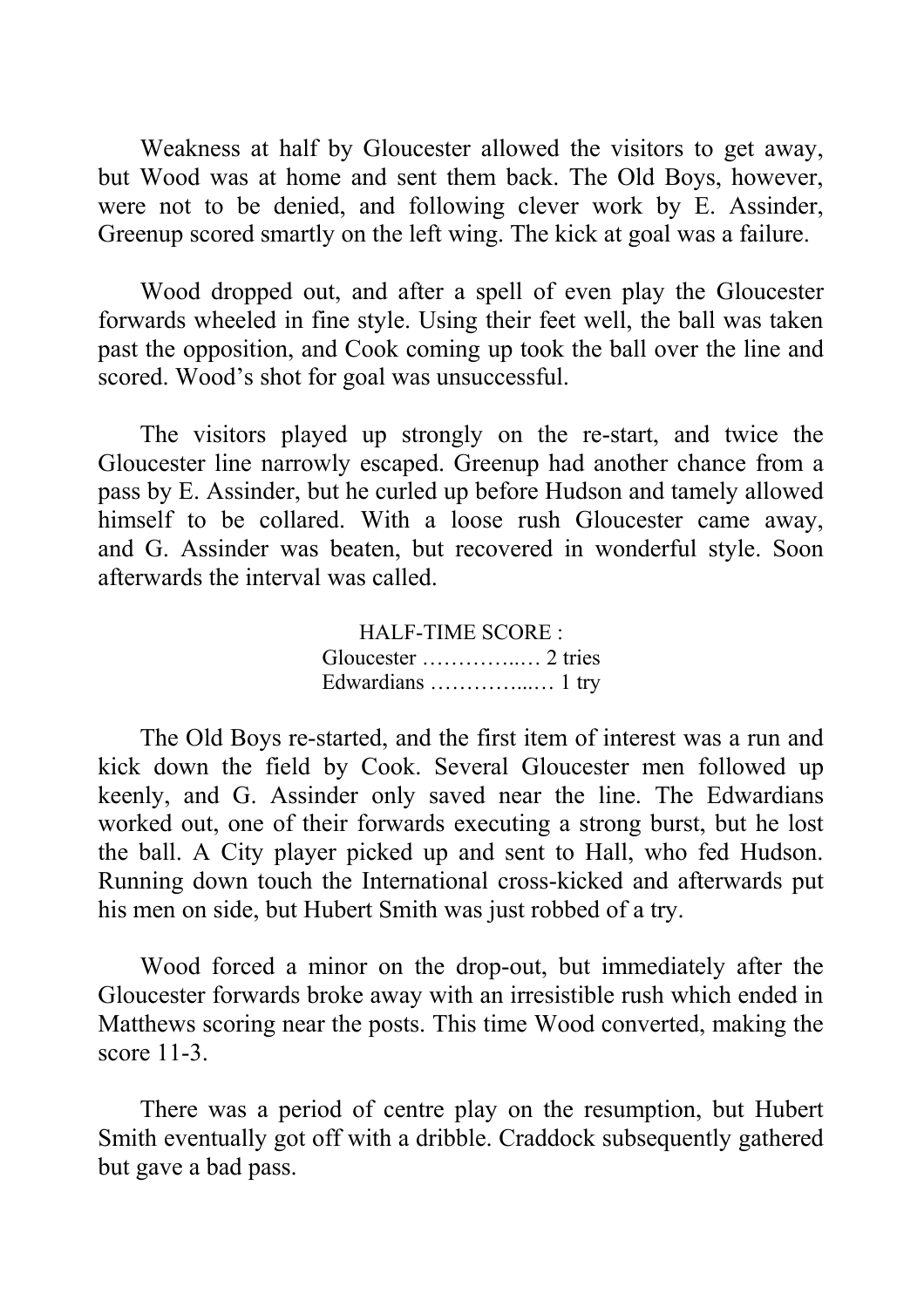A minute later Hall and Cook shone in some loose play, and the ball being kicked over the line Beard shot up and touched down with the fourth try. Wood made a grand attempt to convert, the ball going just wide of the upright.

Resuming, the Edwardians made a brief visit to the home end, but they were driven out, and a dashing burst by the City forwards took them to the other end. Here a visitor tried to kick out, but sent the ball straight to Hubert Smith, who ran over easily behind the posts. Wood added the extra points.

The Edwardians played up pluckily on resuming, and they by no means had the worst of the exchanges. Gloucester were hotly pressed for a time, and eventually from a sharp burst a visitor crossed in the corner, no goal resulting. Following the drop-out E. Hall secured from Assinder's return and cross-kicked. He put his men on side, and Hudson getting up in time was credited with a try, which Wood converted.

Cook shone in some clever footwork when the game was continued, but G. Assinder stopped the movement in daring fashion. Next the Gloucester backs combined in a passing bout, only to see Cook thrown to touch. Somerville, with a strong run, nearly got clear for the Old Boys, and then Gent ran back to Assinder inside the visitors' half. He punted over the back's head, but the ball went to touch.

Hudson subsequently had a big dash for the corner, but he was upset rather heavily. Taking advantage of mistakes by the City, the Old Boys rushed right to the other end and were nearly over, Cook bringing off a grand tackle. Hudson responded with a strong burst, but was tackled when looking dangerous. Before the end the Edwardians got going again, and Brodrick, after a splendid burst from a line-out, ran over behind the posts. The goal-kick was successful.

> RESULT : Gloucester ……. 3 goals 3 tries (24 points) Edwardians …..... 1 goal 2 tries (11 points)